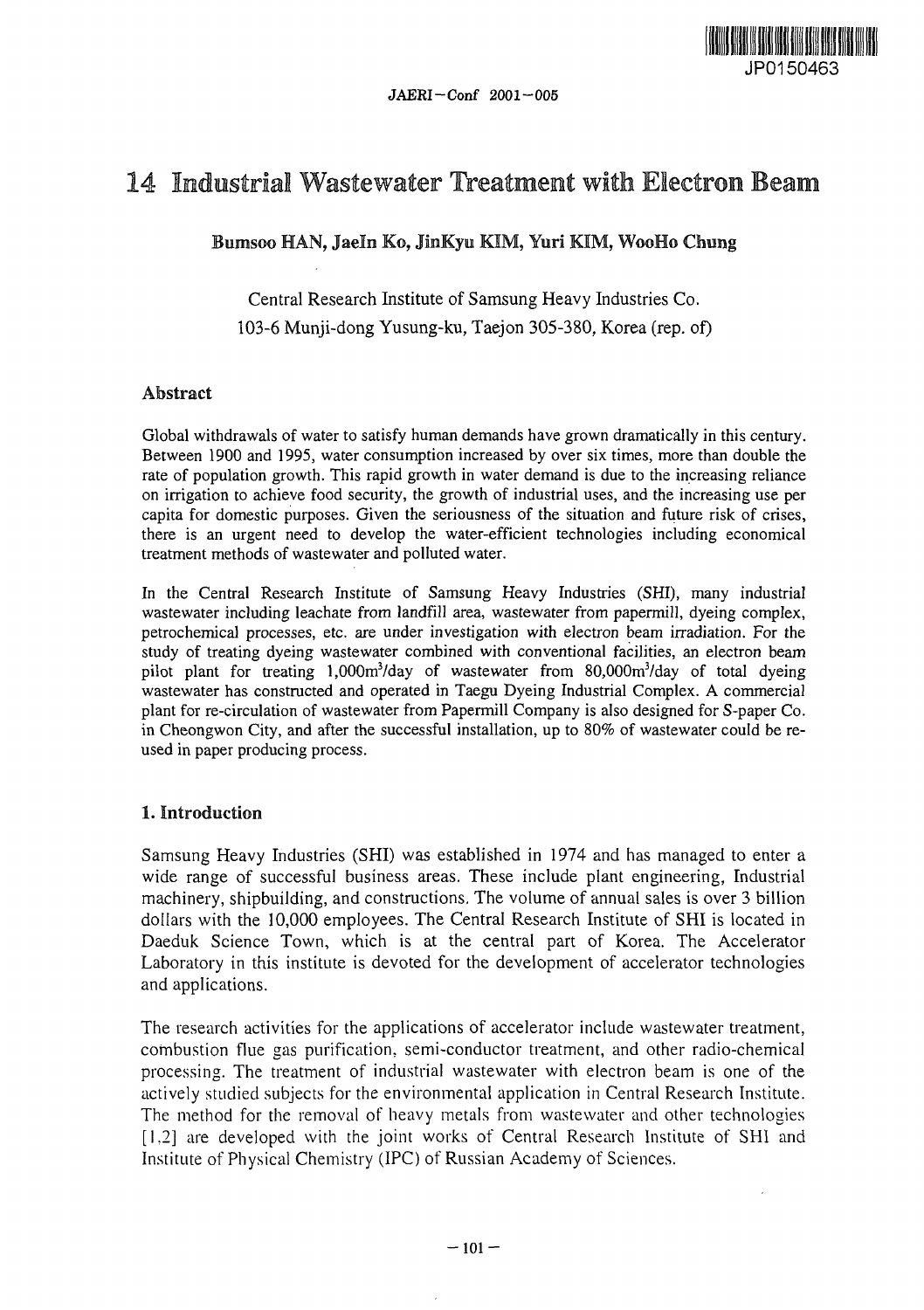#### 2. Increase Of World Water Consumption

Actually 70% of the world is covered with water, however, the reality is that 97.5% of all water on earth is salt water, leaving only 2.5% as fresh water. Nearly 70% of that fresh water is frozen in the icecaps of Antarctica and Greenland, and most of the remainder is present as soil moisture, or lies in deep underground aquifers as groundwater not accessible for human use. As a result, less than one per cent of the world's fresh water, or about 0.007 per cent of all water on earth, is readily accessible for direct human uses [3]. This is the water found in lakes, rivers, reservoirs and those underground sources that are shallow enough to be tapped at an affordable cost. Only this amount is regularly renewed by rain and snowfall, and is therefore available on a sustainable basis.

It has been estimated that the amount of the fresh water that is readily accessible for human use at about 9,000 cubic kilometers a year, and another 3,500 cubic kilometers of water that is captured and stored by dams and reservoirs could be added. Harnessing the remaining water resources for human needs becomes increasingly costly, because of topography, distance and environmental impacts. Currently, humans are using about half the 12,500 cubic kilometers of water that is readily available. Given an expected population increase of about *50%* in the next 25 years, coupled with expected increases in demand as a result of economic growth and life-style changes, this does not leave a great room for increased consumption (Fig.l). Water needs to be left in rivers to maintain healthy ecosystems, including fisheries. When global water picture is examined at a country level, some countries still have large amounts of water per capita, but others, however, are already facing serious difficulties. Future increases in demand due to population growth and increased economic activities will inevitably impinge further on the available water resources.



*FIG. 1 Increase in world water consumption [3]*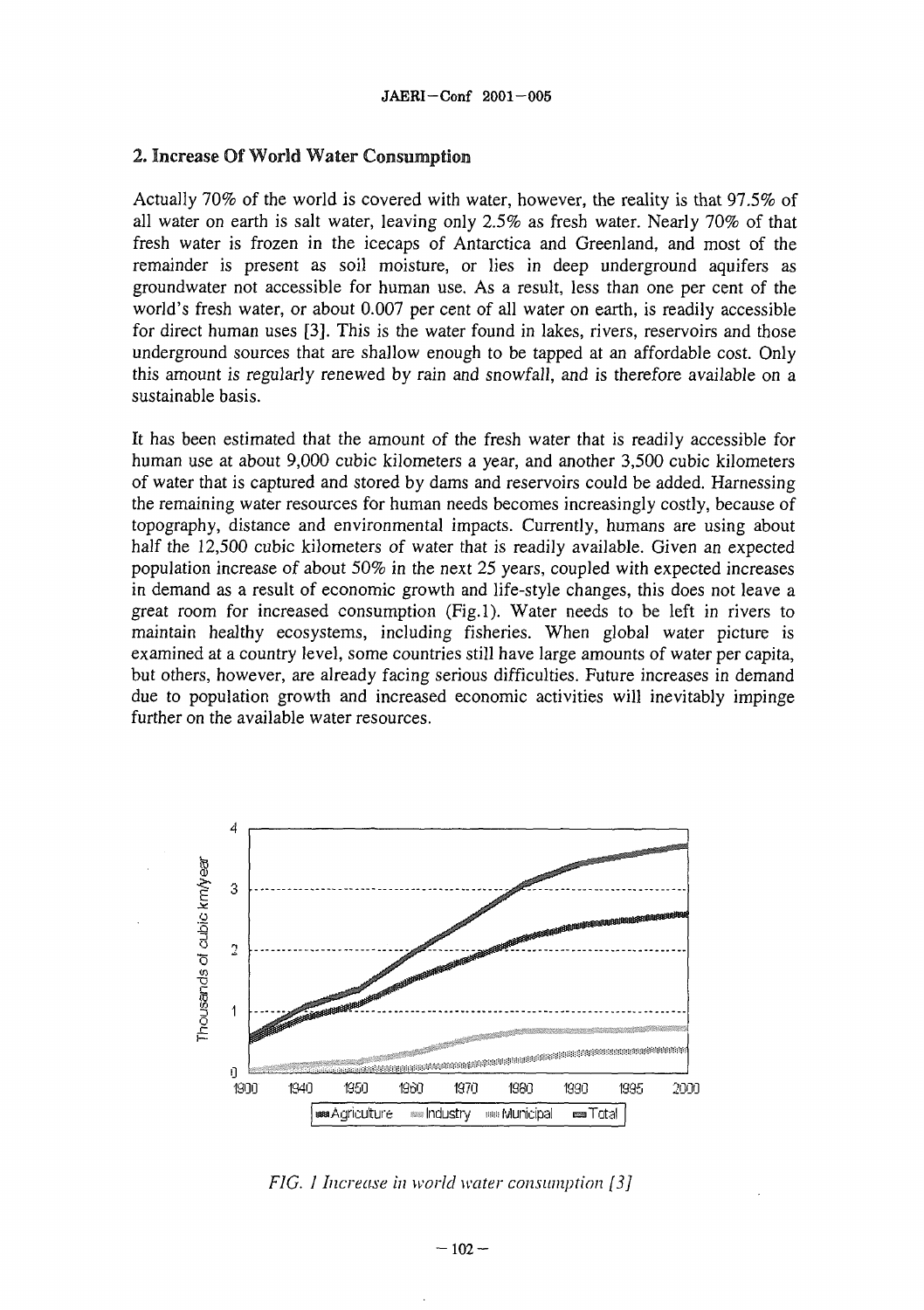Despite improvement in the efficiency of water use in many developed countries, the demand for fresh water has continued to climb as the world's population and economic activities have expanded. From 1900 to 1995, withdrawals of fresh water from rivers, lakes, reservoirs, underground aquifers, and other sources increased by more than a factor of six. Increases in irrigation and, to a lesser extent, industrial uses of water have been the largest sources of this growing demand. At the same time, contamination by pollutants has seriously degraded water quality, effectively decreasing the supply of fresh water.

The results have been increased pressure on fresh water resources in most regions of the world and a lack of adequate supplies in some localities. Water experts and international institutions warn that water shortages could become critical in some regions.

In Korea, The annual average rainfall is 1.3 times greater than that of world, but it varies too much with season and area to control for withdrawal. Only 24% of rainfall could be accessible for human uses. If in the absence of far more effective management of water resources, this could be a pose serious long-term obstacle to sustainable development of Korea.

# 3. Electron Beam Treatment of Wastewater

People have used water as a convenient sink into which to dump wastes. The pollution comes from many sources, including untreated sewage, chemical discharges, petroleum leaks and spills, agricultural chemicals, etc.. The wastewater discharged has outstripped nature's ability to break them into less harmful elements. Pollution spoils large quantities of water, which then cannot be used. Virtually all pollutants can be removed from water, especially in the case of toxic substances, is very expensive, and requires sophisticated techniques.

The treatment of municipal and industrial wastewater becomes a more important subject in the field of environment engineering. The treatment of the industrial wastewater containing refractory pollutant with electron beam is actively studied in Samsung Heavy Industries. Electron beam treatment of wastewater often leads to their purification from various pollutants. It is caused by the decomposition of pollutants as a result of their reactions with highly reactive species formed from water radiolysis (hydrated electron, OH free radical and H atom).

| Year     | 1994          | 2001  | 2006  | 2011  |
|----------|---------------|-------|-------|-------|
| Demand   | 2.990         | 3,364 | 3,499 | 3,665 |
| Supply   | 3.222         | 3.429 | 3.454 | 3.465 |
| Shortage | $\rightarrow$ |       | 45    | 200   |

|  |  |  |  |  |  | TABLE I. Supply and Demand of Fresh Water in Korea (in billion tons) |
|--|--|--|--|--|--|----------------------------------------------------------------------|
|--|--|--|--|--|--|----------------------------------------------------------------------|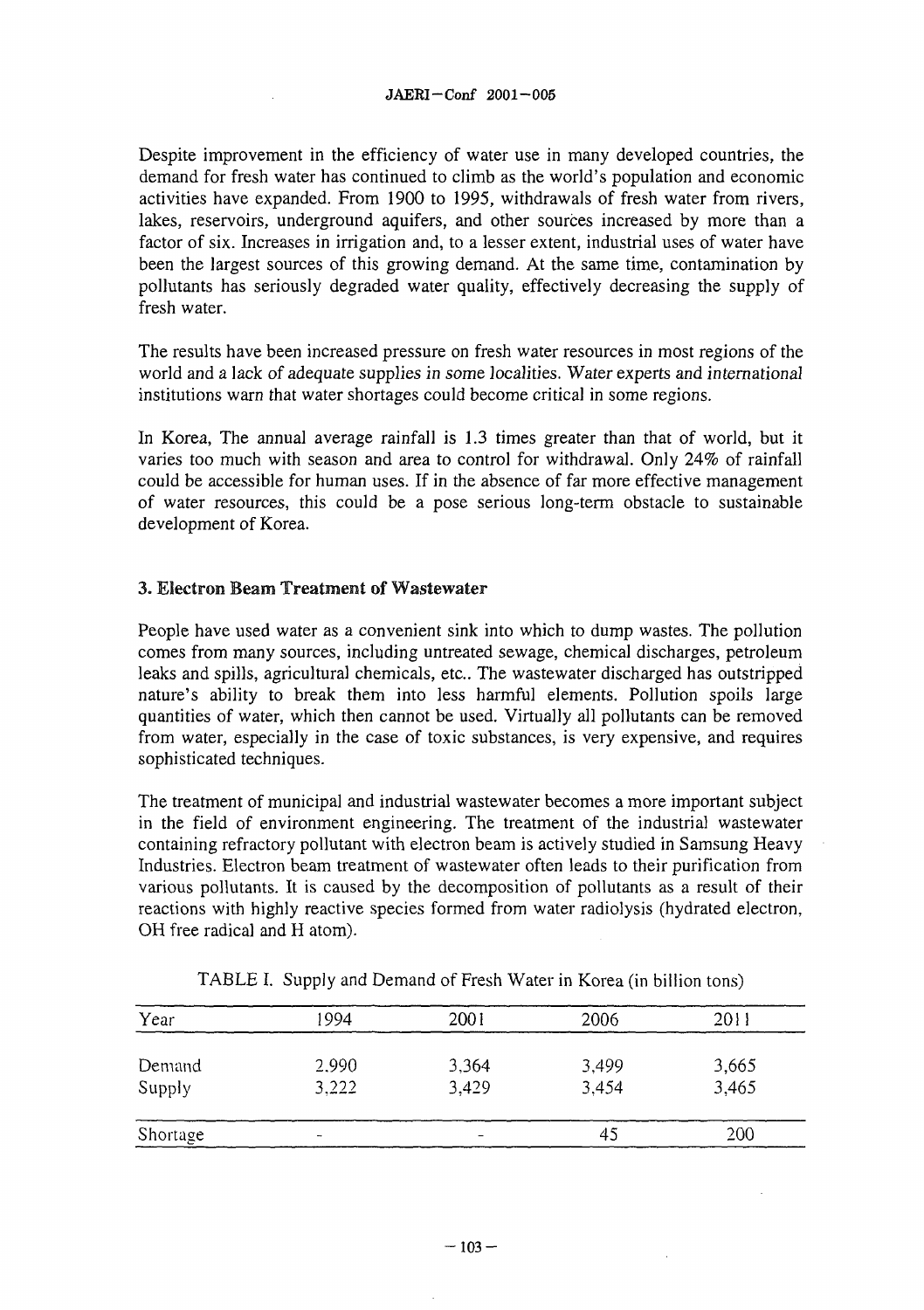|                   | Number of        | Amount of waste-       | Amount of waste-         |  |
|-------------------|------------------|------------------------|--------------------------|--|
|                   | Companies $(\%)$ | water generated $(\%)$ | water discharged $(\% )$ |  |
|                   |                  |                        |                          |  |
| Textile co.       | 1,423(5.6)       | 473 (5.4)              | 457 (19.2)               |  |
| Papermill         | 268(1.1)         | 711(8.1)               | 364(15.3)                |  |
| Light Ind.        | 511(2.0)         | 390(4.5)               | 243(10.2)                |  |
| Processing Ind.   | 3,376 (13.3)     | 439(5.0)               | 200(8.4)                 |  |
| Metal fabrication | 437(1.7)         | 5,346(61.1)            | 169(7.1)                 |  |
| Others            | 19,284 (76.2)    | 1,382(15.8)            | 942 (39.7)               |  |
| Total             | 25,299 (100)     | 8,741 (100)            | 2,375 (100)              |  |

| TABLE II. Amount of Wastewater Generated/Discharged in Korea [4] (in 1,000m <sup>3</sup> /day) |  |  |  |  |
|------------------------------------------------------------------------------------------------|--|--|--|--|
|------------------------------------------------------------------------------------------------|--|--|--|--|

Sometimes such reactions are accompanied by the other processes, and the synergistic effect upon the use of combined methods such as electron beam treatment with ozonation, electron beam and adsorption and others improves the effect of electron beam treatment of the wastewater purification.

In Korea, where the industries are concentrated in near urban areas, resulting in severe water pollution problems in most large cities. Major sources of water pollution include chemical-intensive industries such as textiles, metal plating, electronics, papermill and refineries. Typical contaminants include non-biodegradable substances, grease and oils, acids and caustics, heavy metals such as cadmium and lead, sludge and a long list of synthetic organic compounds. The amounts of wastewater generated and discharged in Korea are summarized in TABLE II.

| Wastewater (from)              | Purpose of investigation                                      | Results                                                  |
|--------------------------------|---------------------------------------------------------------|----------------------------------------------------------|
| Dyeing company                 | Removal of color and organic<br>Impurities                    | Pilot plant constructed.<br>Improve removal efficiencies |
| Papermill                      | Decrease COD, color<br>Increase re-use rate                   | Reduction in impurities<br>Commercial plant designed     |
| Petrochemical co.              | Removal of organic residues<br>after processing               | Removal of TCE, PCE, PVA,<br>HEC and other substances    |
| Leachate from<br>landfill area | Removal of organic impurities<br>Improvement of Bio-treatment | Bio-treatment efficiency<br>improved                     |
| Heavy metals                   | Decrease the content of heavy<br>metal ions in water          | Removal of $Cd, Cr^{+6}, Hg$ up<br>to $98\%$ (95% in Pb) |
| Power plant<br>Clean-up        | Decrease the content of organic<br>acid and detergent         | Decrease the content of<br>organic substance             |

|  | TABLE III. Wastewater under study at SHI |  |
|--|------------------------------------------|--|
|--|------------------------------------------|--|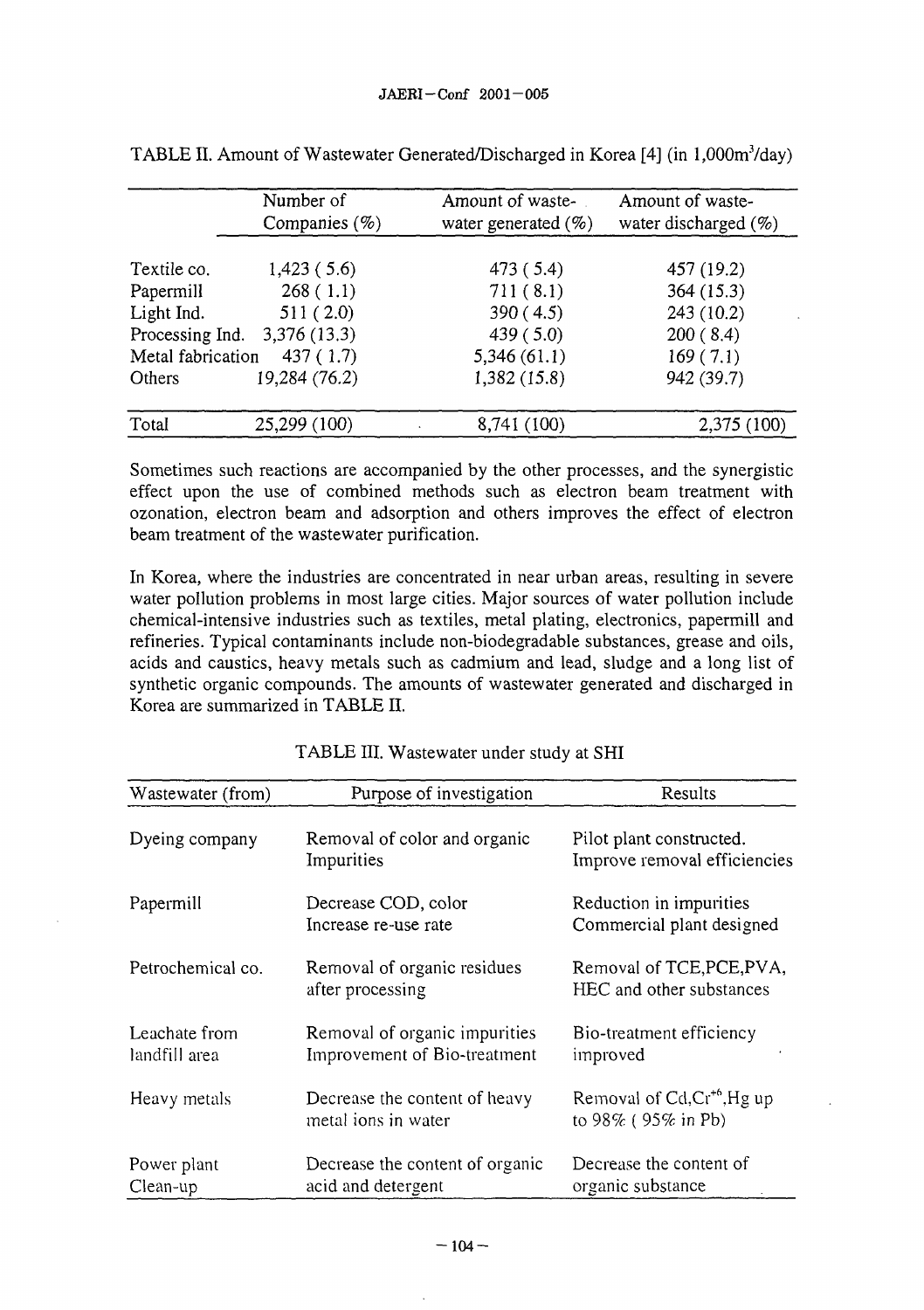The wastewater under current investigation at SHI are from dyeing companies, petrochemical processes, papermill and leachate from sanitary landfill area etc.. Those are also summarized in TABLE III. Two electron accelerators of energy 1 MeV each in continuous mode at Daeduk (SHI) and one accelerator of 5 MeV in pulsed mode at Moscow (IPC) are used in experiments. Applied sets of dose for the experiments were measured with an ordinary or modified Fricke dosimeter and dichromatic dosimeter.

## 4. Pilot Plant for Wastewater from Dyeing Process

An electron beam pilot plant for treating 1,000m<sup>3</sup>/day of dyeing wastewater from 80,000m<sup>3</sup>/day of total wastewater has constructed in Taegu Dyeing Industrial Complex (TDIC). TDIC includes now more than hundred factories occupying the area of 600,000m<sup>2</sup> with 13,000 employees in total. A majority of the factories has equipment used for dip dyeing, printing, and yarn dyeing. The production requires high consumption of water  $(90,000m^3/day)$ , steam, and electric power, being characterized by large amount of highly colored industrial wastewater. Therefore, intensive and effective purification of the wastewater is one of the most complicated and actual problems of TDIC's current activities.

Purification of the wastewater is performed by Union wastewater treatment facilities in Fig.2 using conventional methods schematically described in Fig.3. Current facility treats up to 78,000 $m<sup>3</sup>$  of wastewater per day, extracting thereby up to 730  $m<sup>3</sup>$  of sludge.



*FIG. 2 Wastewater treatment Facility' in TDIC*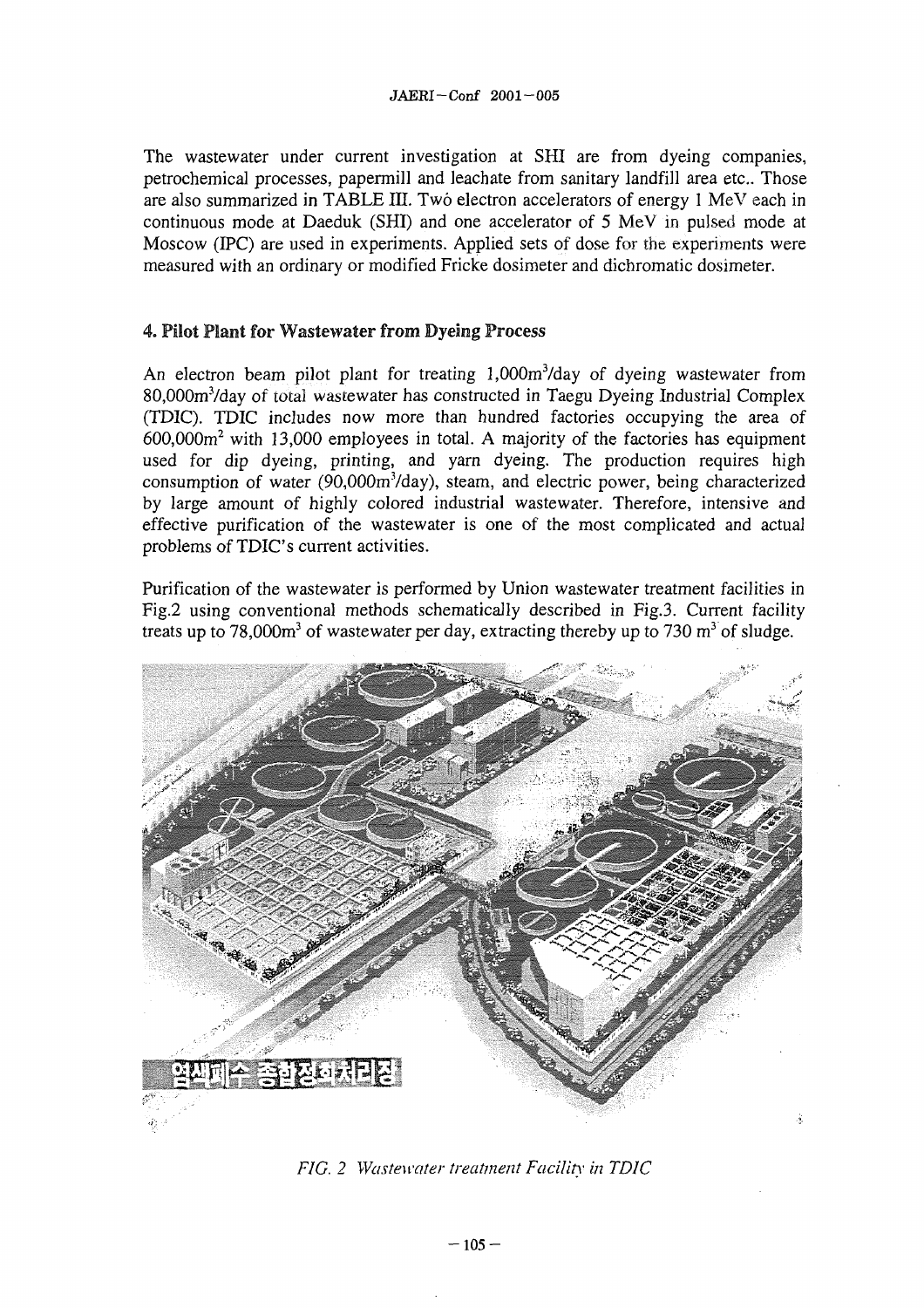

*FIG. 3 Process flow in dyeing wastewater*

Rather high cost of purification results from high contamination of water with various dyes and ultra-dispersed solids. Because of increase in productivity of factories and increased assortment of dyes and other chemicals, substantial necessity appears in reequipment of purification facilities by application of efficient methods of wastewater treatment. The existing purification system is close to its limit ability in treatment of incoming wastewater. Some characteristics of raw wastewater as well as characteristics of treated water after several treatment stages and of effluent are listed in the TABLE IV.

The studies have been carried out regarding the possibility of electron beam application for purification of wastewater. With the co-works of SHI Central research Institute and IPC. ihe experiments on irradiation of model dye solutions and real wastewater samples (from various stages of current treatment process) have been performed. [4] The results of laboratory investigations of representative sets of samples showed the application of electron beam treatment of wastewater to be perspective for its purification (Fig. 4). The most significant improvements result in decolorizing and destructive oxidation of organic impurities in wastewater. Installation of the radiation treatment on the stage of chemical treatment or immediately before biological treatment may results in appreciable reduction of chemical reagent consumption, in reduction of the treatment time, and in increase in flow rate limit of existing facilities by 30-40%.

| Parameter                       | pН          | BOD <sub>5</sub><br>(mg/l) | $\mathrm{COD}_{\mathrm{Mn}}$<br>(mg/l) | Suspended<br>solids (mg/l) | Color units |
|---------------------------------|-------------|----------------------------|----------------------------------------|----------------------------|-------------|
| Raw wastewater                  |             | 2,000                      | 900                                    | 100                        | 1.000       |
| After chemical treat            | $6.8 - 7.5$ | 1,700                      | 450                                    | 50                         | 500         |
| After 1 <sup>st</sup> Bio-treat | $7.0 - 8.0$ | 1.300                      | 250                                    | 50                         | 400         |
| After $2^{nd}$ Bio-treat        | $7.0 - 8.0$ | 30                         | 60                                     | 50                         | 250         |

TABLE IV. Typical Characteristics of Wastewater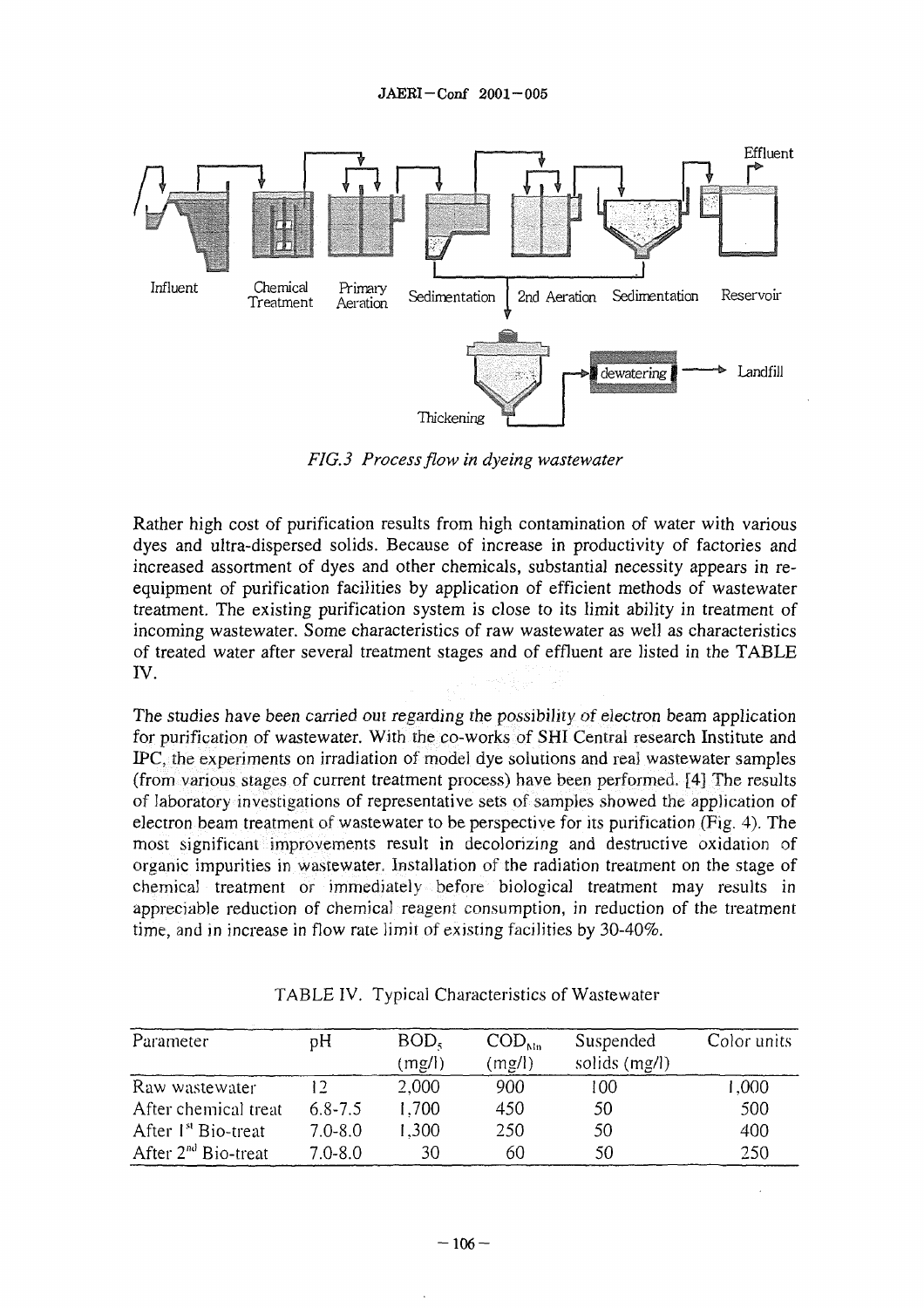

*FIG. 4 Combined effect ofe-beam and biological treatment.*

A pilot plant for a large-scale test (flow rate of 1,000m<sup>3</sup> per day) of wastewater starts operation with the electron accelerator of lMeV, 40kW (Fig. 5). The accelerator was installed in Feb. 1998 and the technical lines are finished in May. The Tower Style Biological treatment facility (TSB) which could treat up to 1,000m<sup>3</sup> per day has also installed in October. The wastewater from various stages of the existing purification process can be treated with electron beam in this plant to investigate the experimental possibilities of the pilot plant, and it will give rise to elaborate the optimal technology of the electron beam treatment of wastewater with increased reliability at instant changes in the composition of wastewater. The wastewater is injected under the e-beam irradiation area through the nozzle type injector to obtain the adequate penetration depth. The speed of injection could be varied upon the dose and dose rate.(Fig.6)



*FIG.5 Schematic diagram of pilot plant at Taegu dyeing complex*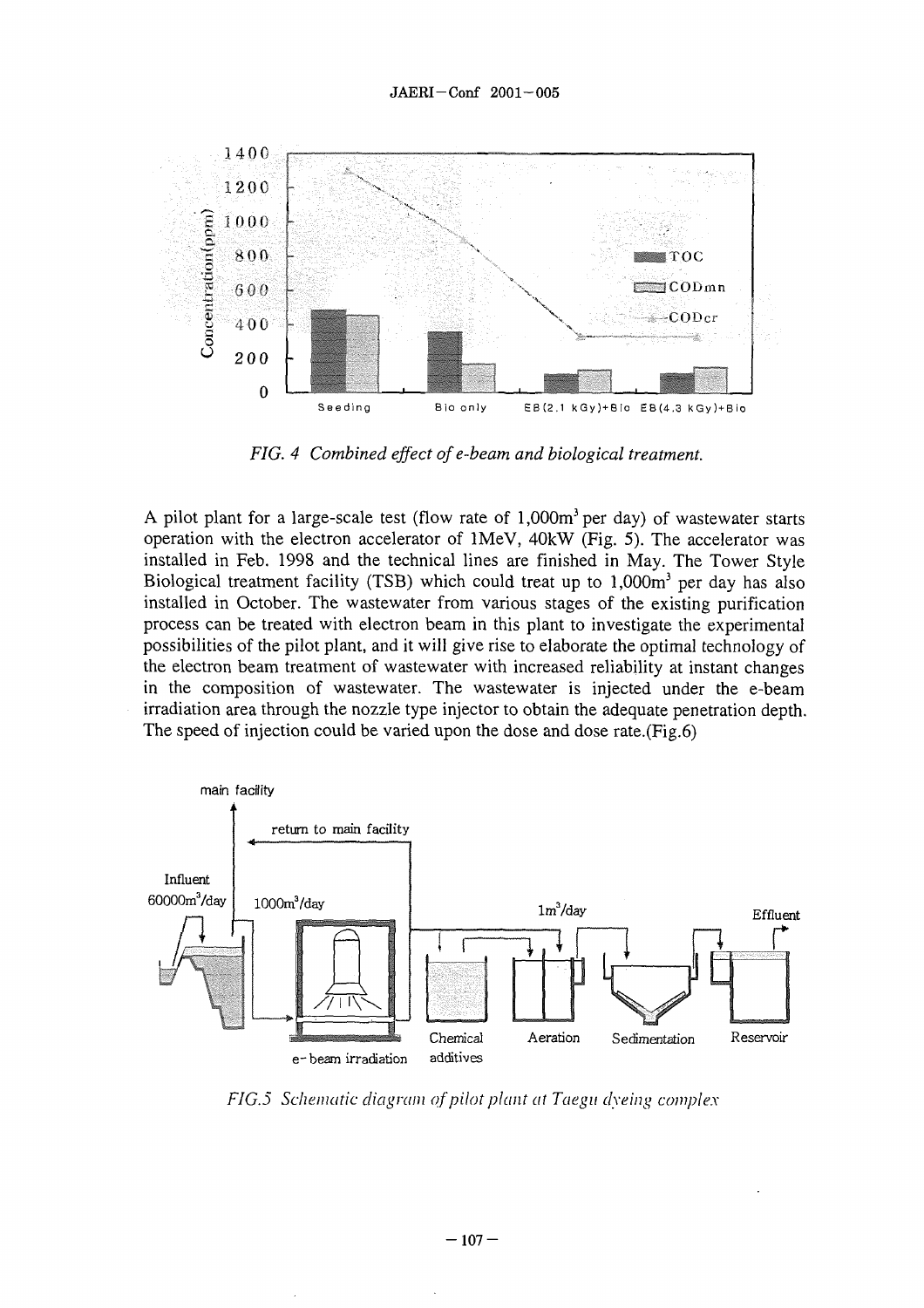

*FIG. 6 Electron Accelerator and Wastewater under Injection*



*FIG. 7 Effect of irradiation and biological treatment on wastewater parameters: a-TOC; h-CODCr; c-CODxln; and d-BOD. 1- after EB treatment; 2-without EB treatment*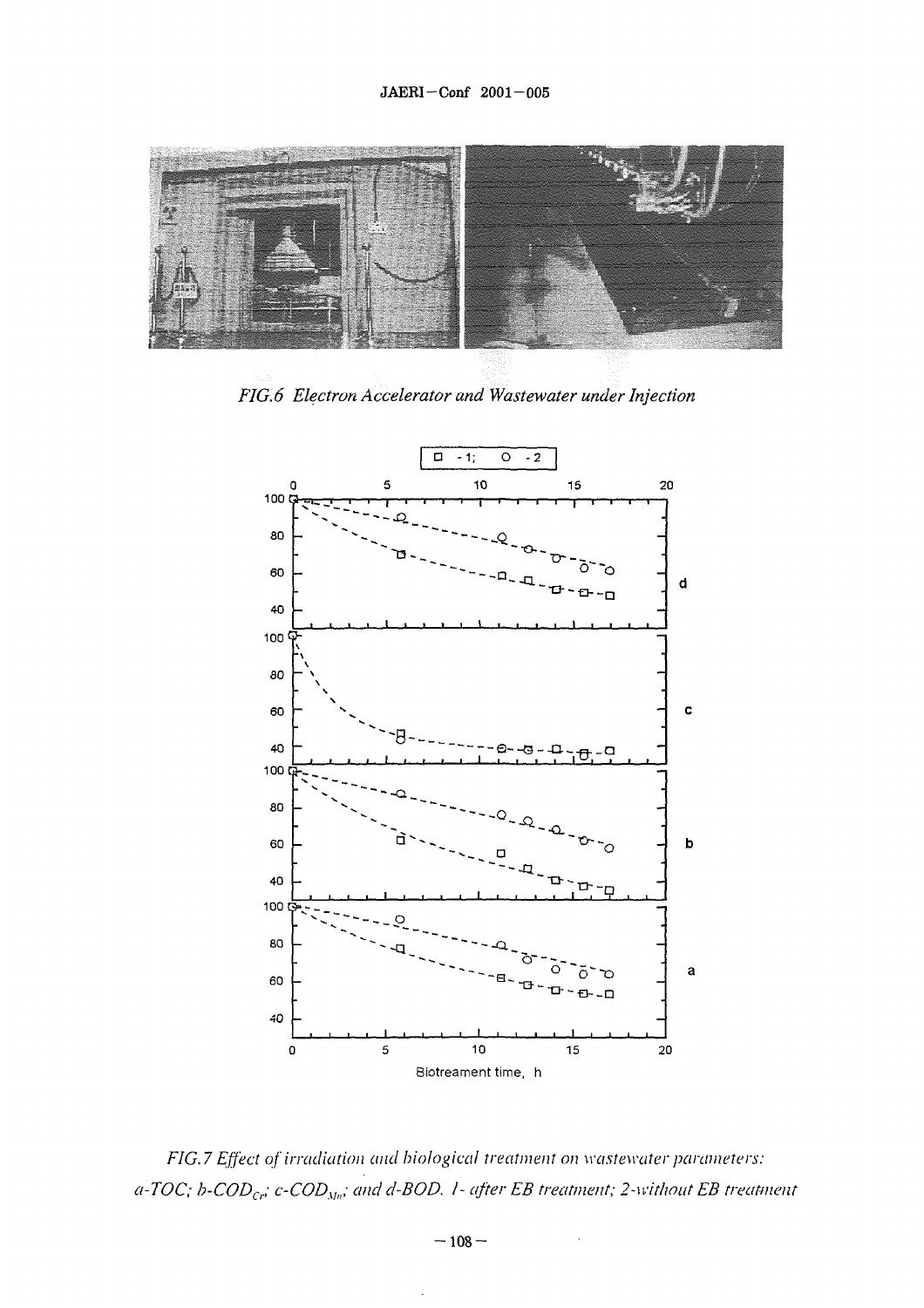# 5. Commercial Plant Design for Wastewater from Papermill

A commercial plant for re-circulation of wastewater with electron beam from Papermill Company is also under planning in S-paper Co. and SHI. S-paper co. is located in Cheongwon City, 120km south of Seoul, and consumes  $18,000 \text{ m}^3$  of water per day. The major products of this company are papers for newsprint (450t/day) and are mainly made of recycled paper (91%) and pulps. Purification of wastewater is now performed by 2-stages of chemical and biological treatment facilities.

For the economical point of view, this company tried to recycle the treated water to production lines, but used only 20-30% at total water since the amount of organic impurities after treatment are high and some of them are accumulated during recirculation. In order to develop the most efficient method for re-circulation of wastewater, the experiments were conducted with samples in various stages of treatment. The best result obtained is irradiation of water after biological treatment combined with coagulation and filtration (Fig. 8). Irradiation in this stage, the additional removal of impurities is up to 80% in TOC (Total Organic Carbon) values.

On the base of data obtained by SHI and IPC the suitable doses in this case are determined as around 1 kGy for the flow rate of 15,000  $m<sup>3</sup>$  wastewater per day (since the 3,000m<sup>3</sup> of wastewater is returned to initial stage with sludge). Therefore, three accelerators with the total power of 300kW and treating systems are designed. After the successful installation of electron beam treatment facilities, up to 80% of wastewater could be re-used in paper producing process (Fig. 9).



*FIG.& Treatment of wastewater from papenniU.*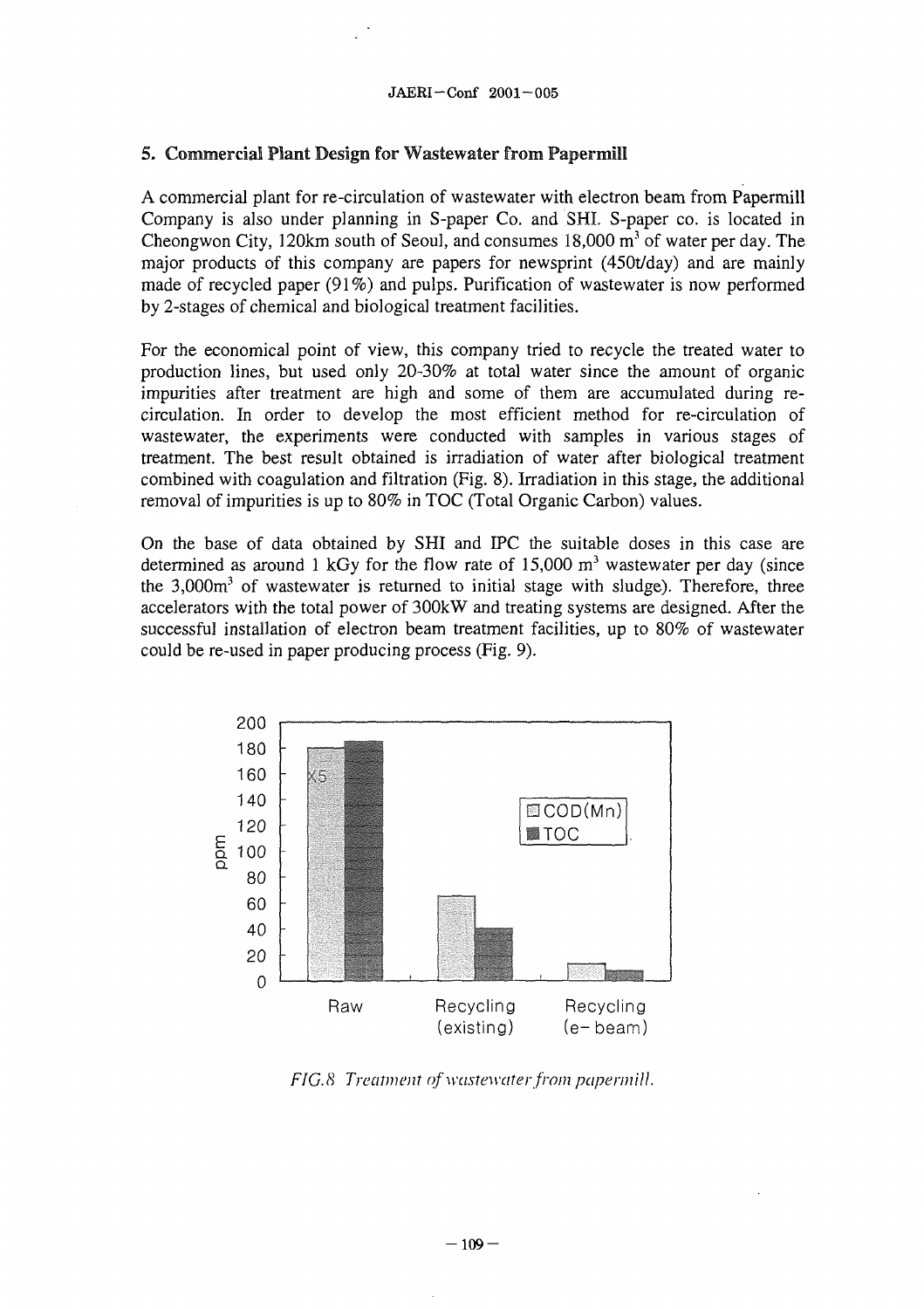

*FIG. 9 Process flow of e-beam facility for wastewater from papermill.*

# 6. Summaries and Conclusion

# 6.1 General

6.1.1 Electron beam treatment of industrial wastewater is under development in Samsung Heavy Industries for the removal of non-degradable wastes, and also for the re-use of wastewater to production process.

6.1.2 For industrial wastewater with low impurity levels such as contaminated ground water, cleaning water and etc., purification only with electron beam is possible, but requires high amount of irradiation doses.

6.1.3 For industrial wastewater with high impurity levels such as dyeing wastewater, leachate and etc., purification only with electron beam requires high amount of doses and far beyond economies.

6.1.4 Electron beam treatment combined with conventional purification methods such as coagulation, biological treatment etc. is suitable for reduction of non-biodegradable impurities in wastewater and will extend the application area of electron beam.

# 6.2 Experimental

6.2.1 A pilot plant with electron beam for treating  $1,000m<sup>3</sup>/day$  of wastewater from dyeing industries has constructed and operated continuously since Oct 1998.

Electron beam irradiation instead of chemical treatment shows much improvement in removing impurities and increases the efficiency of biological treatment.

Actual plant is under consideration based upon the experimental results.

6.2.2 Commercial plant for re-circulation of  $15,000$ m<sup>3</sup>/day of wastewater from papermill is also investigated, and after the successful installation, up to 80% of wastewater could be re-used in paper producing process.